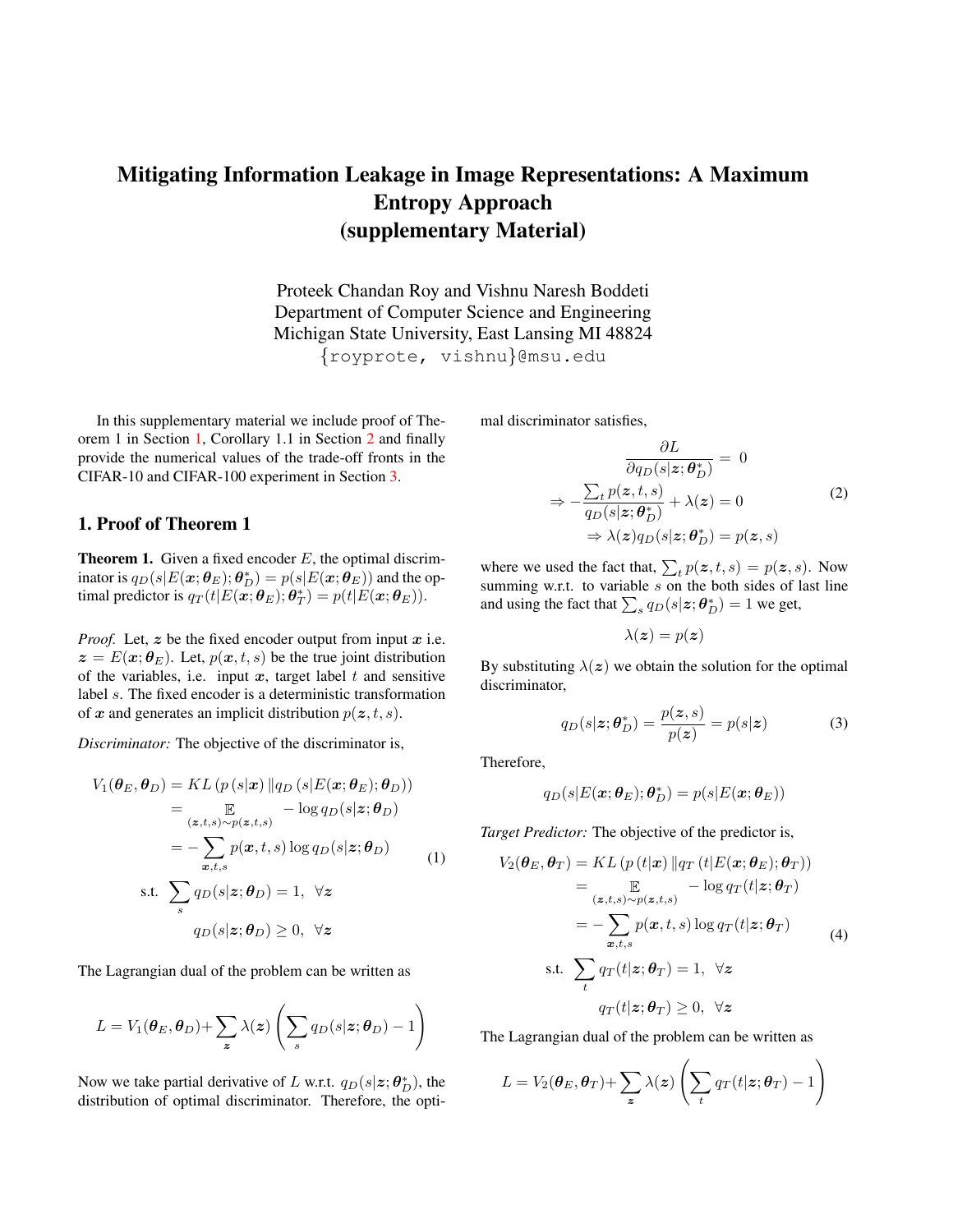Now we take partial derivative of L w.r.t.  $q_T(t|z; \theta_T^*)$ , the distribution of optimal predictor. The optimal predictor satisfies the equation.

$$
\frac{\partial L}{\partial q_T(t|\mathbf{z}; \boldsymbol{\theta}_T^*)} = 0
$$

$$
\Rightarrow -\frac{\sum_s p(\mathbf{z}, t, s)}{q_T(t|\mathbf{z}; \boldsymbol{\theta}_T^*)} + \lambda(\mathbf{z}) = 0
$$
(5)
$$
\Rightarrow \lambda(\mathbf{z}) q_T(t|\mathbf{z}; \boldsymbol{\theta}_T^*) = p(\mathbf{z}, t)
$$

where we used the fact that,  $\sum_s p(\mathbf{z}, t, s) = p(\mathbf{z}, t)$ . Now summing w.r.t. to variable  $t$  on the both sides of last line and using the fact that  $\sum_t q_T(t|\mathbf{z}; \boldsymbol{\theta}_T^*) = 1$  we get,

$$
\lambda(\boldsymbol{z}) = p(\boldsymbol{z})
$$

By substituting  $\lambda(z)$  we obtain the solution of the optimal discriminator

$$
q_T(t|\mathbf{z}; \boldsymbol{\theta}_T^*) = \frac{p(\mathbf{z}, t)}{p(\mathbf{z})} = p(t|\mathbf{z}) \tag{6}
$$

Therefore,

$$
q_T(t|E(\boldsymbol{x}; \boldsymbol{\theta}_E); \boldsymbol{\theta}_T^*) = p(t|E(\boldsymbol{x}; \boldsymbol{\theta}_E))
$$

## <span id="page-1-0"></span>2. Proof of Corollary 1.1

**Corollary 1.1.** When  $s \perp t$ , let the optimum discriminator and predictor for an encoder E be  $q_D(s|E(\mathbf{x}; \boldsymbol{\theta}_E); \boldsymbol{\theta}_D^*)$ and  $q_T(t|E(\boldsymbol{x};\boldsymbol{\theta}_E);\boldsymbol{\theta}_T^*)$  respectively. The optimal encoder  $E(\cdot)$  in the MaxEnt-ARL formulation induces a uniform distribution in the discriminator  $q_D(s|E(\mathbf{x};\boldsymbol{\theta}_E^*); \boldsymbol{\theta}_D^*)$  over the classes of the sensitive attribute.

*Proof.* Here we will prove that, when discriminator is fixed, then the encoder learns a representation of data  $x$  such that  $q_D(s|E(\mathbf{x}; \theta_E^*); \theta_D^*) = 1/m$ . First we note that although the discriminator is fixed, the discriminator probability  $q_D(s|E(\bm{x}; \bm{\theta}_E); \bm{\theta}_D^*)$  can change by changing the encoder parameters  $\theta_E$ . Optimization of the encoder in MaxEnt-ARL is formulated as:

$$
\min V = \min_{\theta_E} V_{(\mathbf{x},t,s) \sim p(\mathbf{x},t,s)} [-\log q_T(t|E(\mathbf{x};\theta_E); \theta_T^*)]
$$
\n
$$
+ \alpha \mathbb{E}_{\mathbf{x}} \left[ \sum_{i=1}^m q_D(s_i|E(\mathbf{x};\theta_E); \theta_D^*) \log q_D(s_i|E(\mathbf{x};\theta_E); \theta_D^*) \right]
$$
\n
$$
+ \log m
$$
\ns.t. 
$$
\sum_{i=1}^m q_D(s_i|E(\mathbf{x};\theta_E); \theta_D^*) = 1
$$
\n
$$
q_D(s_i|E(\mathbf{x};\theta_E); \theta_D^*) \ge 0, \forall i
$$

The Lagrangian dual of the problem can be written as,

$$
L = V - \lambda \left( \sum_{i=1}^{m} q_D(s_i | E(\boldsymbol{x}; \boldsymbol{\theta}_E); \boldsymbol{\theta}_D^*) - 1 \right)
$$

Here  $\lambda$  is a Lagrangian multiplier and is assumed to be a constant in the absence of any further information. Since  $s \perp \!\!\! \perp t$ , we have  $q_T(t|E(\mathbf{x}; \theta_E); \theta_T^*)$  is independent of  $q_D(s|E(\bm{x};\bm{\theta}_E);\bm{\theta}^*_D)$  given  $E(\bm{x};\tilde{\bm{\theta}}_E)$  from The-orem [1.](#page-0-1) Therefore, if we take derivative of  $L$  w.r.t.  $q_D(s_i|E(\bm{x}; \bm{\theta}_E); \bm{\theta}_D^*)$  and set it to zero we have:

$$
\frac{\partial L}{\partial q_D(s_i|E(\boldsymbol{x};\boldsymbol{\theta}_E); \boldsymbol{\theta}_D^*)} = 0
$$
\n
$$
\Rightarrow 1 + \log(q_D(s_i|E(\boldsymbol{x};\boldsymbol{\theta}_E); \boldsymbol{\theta}_D^*) - \lambda = 0
$$
\n
$$
\Rightarrow q_D(s_i|E(\boldsymbol{x};\boldsymbol{\theta}_E); \boldsymbol{\theta}_D^*) = \exp(\lambda - 1)
$$
\n(8)

Using the first (non-trivial) constraint, we have

$$
\sum_{i=1}^{m} q_D(s_i | E(\boldsymbol{x}; \boldsymbol{\theta}_E); \boldsymbol{\theta}_D^*) = 1
$$

$$
\sum_{i=1}^{m} \exp(\lambda - 1) = 1
$$

$$
\exp(\lambda - 1) \sum_{i=1}^{m} 1 = 1
$$

$$
m(\exp(\lambda - 1)) = 1
$$

$$
\lambda = \log(1/m) + 1
$$

Hence, the probability distribution of the discriminator after the encoder's parameters  $\theta_E$  are optimized is  $q_D(s_i|E(\boldsymbol{x};\boldsymbol{\theta}_E^*); \boldsymbol{\theta}_D^*) = 1/m$ . Thus, when the optimum discriminator parameters are fixed, the encoder optimizes the representation such that the discriminator does not leak any information, i.e., it induces a uniform distribution.  $\Box$ 

### <span id="page-1-1"></span>3. CIFAR Trade-Off

We report the numerical values of the target accuracy and adversary accuracy trade-off results on the CIFAR-10 and CIFAR-100 experiments in Table [1](#page-2-0) and Table [3,](#page-2-1) respectively. Similarly, we report the numerical values of the target accuracy and adversary entropy trade-off results on the CIFAR-10 and CIFAR-100 experiments in Table [2](#page-2-2) and Table [4,](#page-2-3) respectively.

 $\Box$